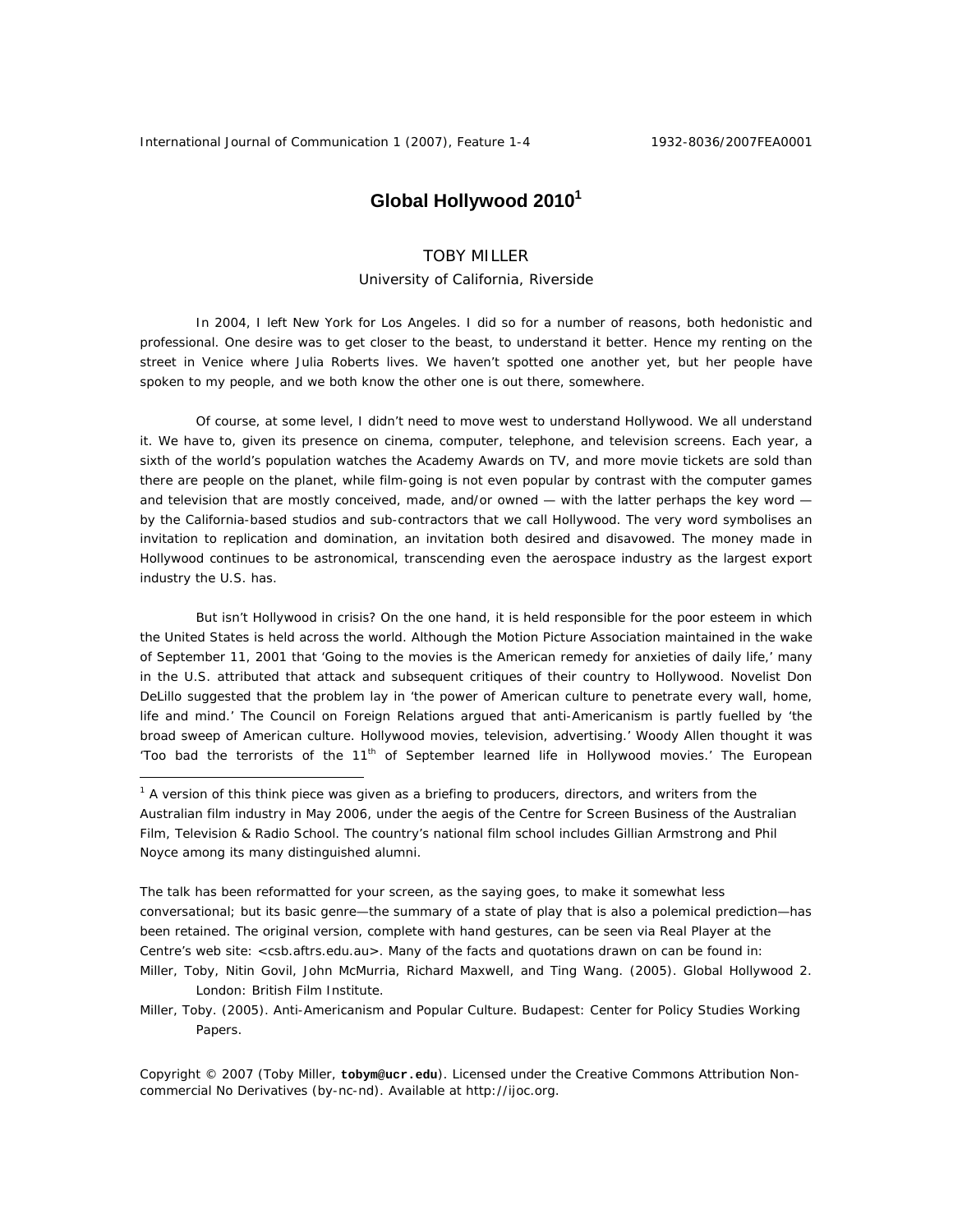Audiovisual Laboratory warned that regardless of cultural messages, Hollywood is partly responsible for anti-U.S. sentiment, because of its key role in an international economy that either excludes or dominates most of the world. A recent survey of the industry by Standard & Poors referred to it as an 'expanding global empire.' And Newt Gingrich, principal architect of the Republican Party's electoral successes of the 1990s, said Hollywood, not U.S. foreign policy, had landed the country in turmoil. He is one of many calling for a new public diplomacy (the polite term for propaganda and cultural policy, concepts that the U.S. government eschews). This public diplomacy will, in Gingrich's words, 'put the world in touch with real Americans, not celluloid Americans.'

And even as Hollywood is blamed for the image of the United States, it is also subject to domestic criticism, from every imaginable political position: for being politically progressive, for stereotyping corporations as villains, for commodifying sex and romance, for rejecting leading ladies aged over 30, for exploiting child audiences, for peddling hidden advertising via product placement, for hyperviolence, for being open to multiple styles of sexuality, for stereotyping people of color, for being irreligious, and for not worshipping sufficiently at the foot of the almighty sub/ex-urban family.

In other words, the industry is in trouble politically for its signs and narratives. And it is in trouble economically, as it confronts structural adjustments of a kind that are changing all the culture industries. With the digitalisation of screen texts (and I'm including here cinema, television, and games) and associated shifts in the division of labor — the place where value is produced and exchanged — the way Hollywood makes money is under severe threat. I'll return to that theme shortly. First, let's deal with the anti-Americanism charge.

During the 1980s, through the height of Cold War II and a series of grisly interventions in Latin America, the U.S. was unpopular around the world because of its foreign policy. There was a change under Bill Clinton (though not in most of the Middle East). This was due to rhetoric and style as much as substance. Under George Bush Minor, anti-Americanism has spread rapidly and profoundly. Again and again, U.S. foreign policy in the Middle East features in the data as *the* source of anti-Americanism. Studies of public opinion in the Middle East reveal that Hollywood is the one source of positive feeling in the region engendered by this tumultuous nation. Ironically, Saudi Arabia, a state allied with the U.S., is much more opposed to U.S. popular culture than Morocco or Jordan. Yet the Saudis receive almost no U.S. films or TV drama for public screening. And right across the region, young people who experience Hollywood are more positive about the U.S. than their elders. Their reactions to U.S. entertainment are effectively unrelated to what really makes people angry: Washington's policies on Iraq and Palestine.

And so to my second front, Hollywood's economic crisis. I suggest the industry faces three immediate threats:

- 1. people have essentially stopped frequenting cinemas, and no longer watch television in ways that advertisers can easily exploit
- 2. revisiting an expression the Motion Picture Association (MPA) and the U.S. government disavow, because they recognise its romantic, Robin-Hood connotations, cultural piracy is endemic around the world; and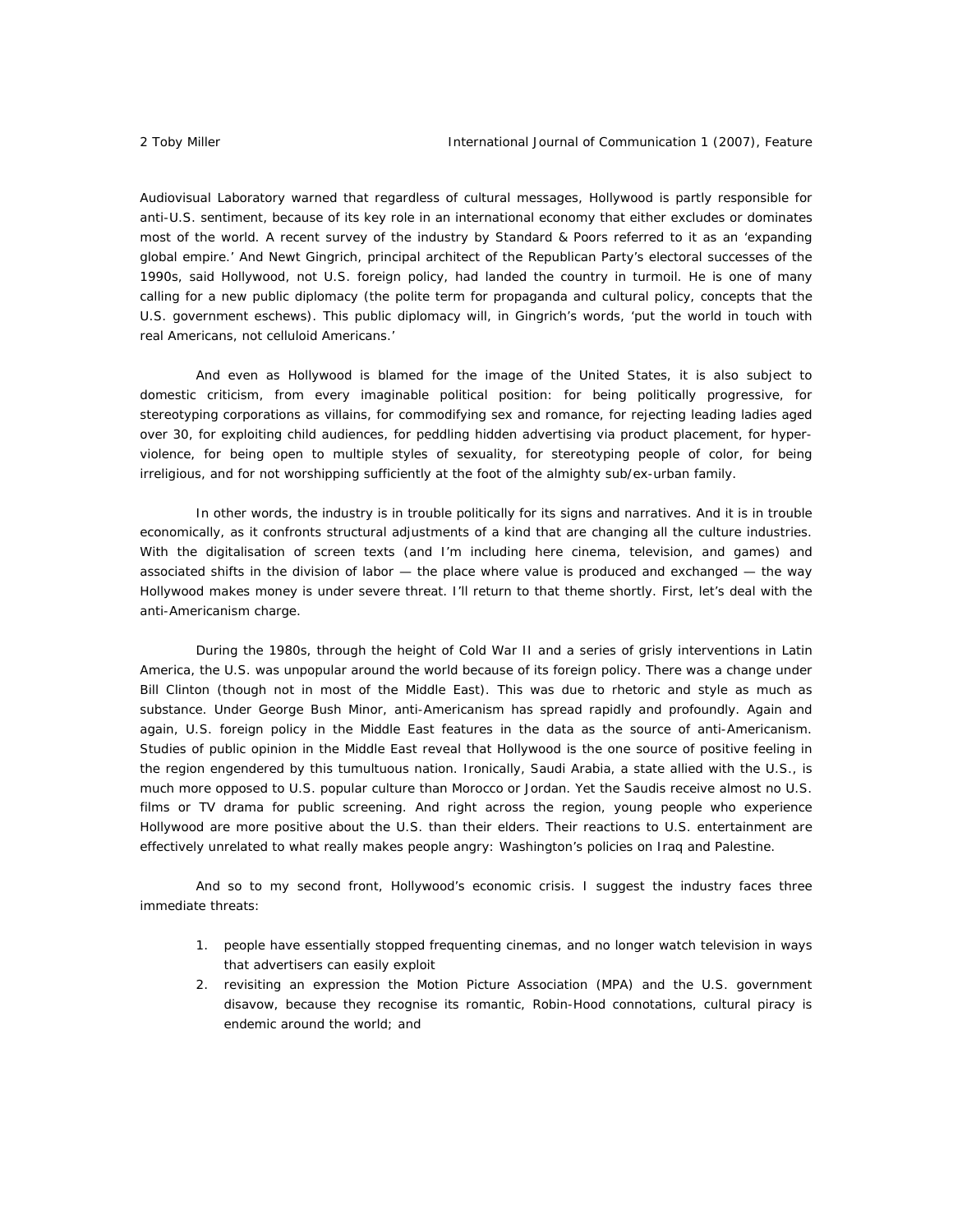3. the capacity to create and distribute high-resolution screen text is cheaper and easier than ever before.

I'll make the strong case for a crisis, then revisit each topic with a counter-argument.

- 1. THE AUDIENCE. Multiplexes, the phenomenon that helped reintroduce the event film and the date movie, thereby rescuing film-going from the VCR, cannot do so again, because the U.S. exhibition industry is in bankruptcy following overproduction, and can barely afford digitalisation. In addition, Hollywood's revenue from DVD purchase is decreasing. On the TV side, ratings are down as never before, and the share available to the nine, soon to be eight, national broadcast networks (ABC, NBC, CBS, PBS, Fox, the WB, UPN, Univision, and Telemundo) is minuscule by contrast with the past. The proliferation of national genre-based cable stations that attract commercials related to their niche, including large national advertisers, and the technological freeing of audiences to schedule consumption when and where they wish, mean that corralling viewers is no longer possible as before. As part of this new consumer sovereignty, drama, a staple of network TV, exports, and Hollywood in general, seems doomed. A combination of spectator narcissism and vindictiveness (AKA reality television) blended with corporate cost-cutting (AKA reality television) has ripped the heart out of quality television's very body. In short, people aren't going to cinemas to watch films, and they aren't staying home to watch fiction.
- 2. CULTURAL PIRACY. Everyone knows the wickedness or inventiveness choose your epithet — of First World college students and Third World bazaar store-holders, armed with digital technology, who are liberating text from its owners. Securing copyright, charging rent, running distribution, choking off new market entrants — all the standard monopoly-capital norms of Hollywood are compromised by these tricksters. Copying content has never been easier. The MPA finds new ways each week to fantasize about the revenue lost to teenagers in U.S. dorms and merchants in Chinese malls.
- 3. EASE OF ENTRY. Screen texts must no longer be subjected to Hollywood scrutiny, because they can be made and circulated with talent, a Mac, and broadband. If you shoot it, they will not even *have* to come — just download. Studios, distributors, exhibitors, and networks have lost the power to obstruct innovation and new entry to the industry. The consumer has become a producer.

That all sounds like a death knell. But let's turn to the counter-arguments.

1. THE AUDIENCE. U.S. theatrical attendance is down very significantly, but that's a long-term, if not entirely consistent, trend. Films are at the semiotic apex of screen production, because they have the greatest symbolic power and aesthetic legitimacy. But for some time now they have basically been commercials rather than ends in themselves. I'll return to that in a moment. And while it is true that TV is much more divided that previously, it remains crucial. During the 2004 U.S. Presidential election, for example, 78% of U.S. citizens followed the